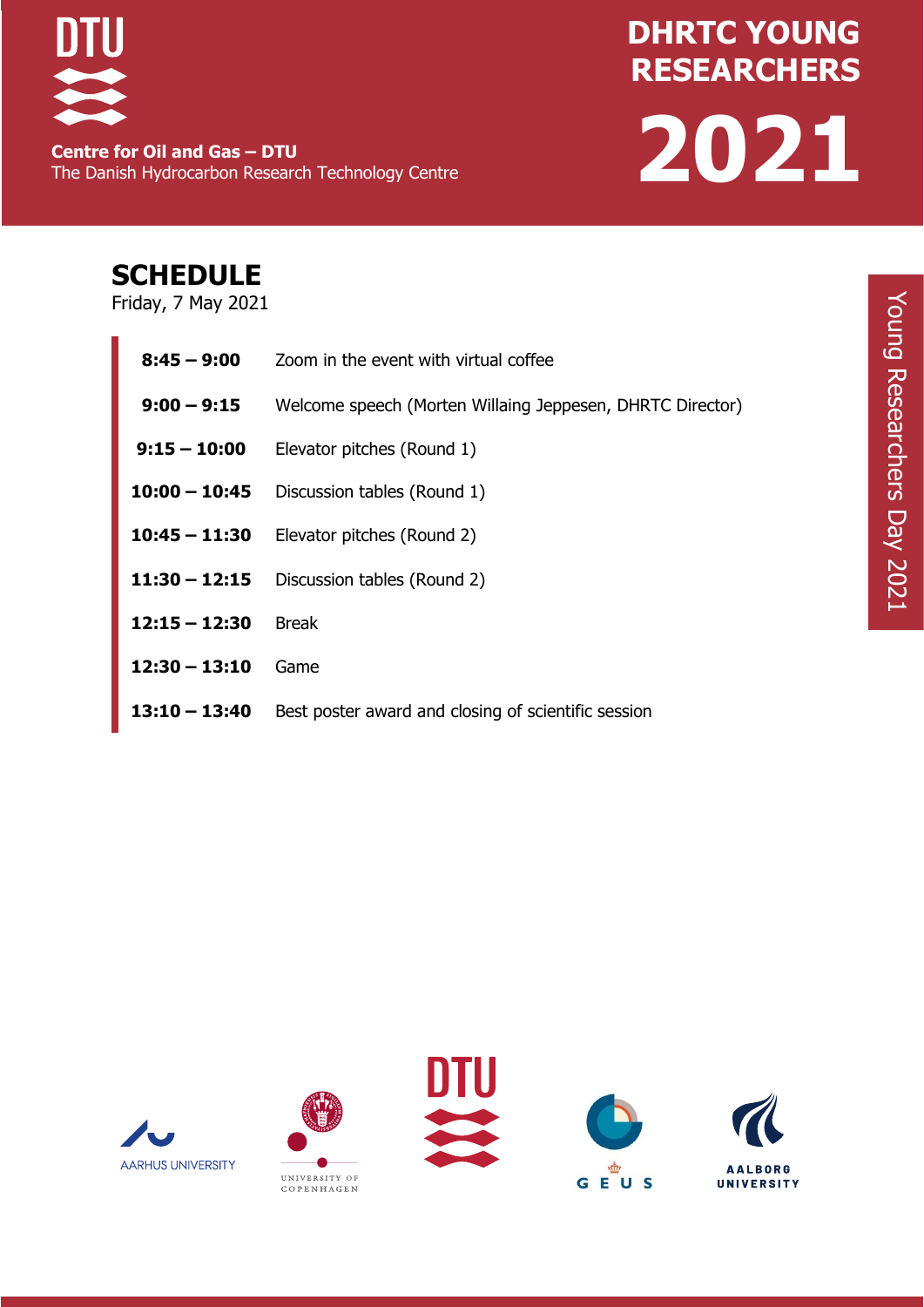## **ELEVATOR PITCH** (Round 1, 9:15-10:00)

The participants will be allowed 2 minutes per pitch

| 9:15 | [1] Natural fractures in a Lower Cretaceous chalk-marl reservoir (the<br><b>Valdemar Field, Danish North Sea)</b><br>Aslaug Glad                    |
|------|-----------------------------------------------------------------------------------------------------------------------------------------------------|
|      | [2] Machine learning approach to challenges in the Valdemar and<br>Adda area<br>Mads Lorentzen                                                      |
|      | [3] Bayesian pre-stack seismic inversion of the _x000B_Lower<br><b>Cretaceous for litho-fluid classification</b><br>Kenneth Bredesen                |
|      | [4] Forward stratigraphic modelling of the Tuxen and Sola formations<br><b>Florian Smit</b>                                                         |
|      | [5] Fracture characterization and modeling in chalk<br>Tala Maria Aabø                                                                              |
|      | [6] Kinetics of scaling formation<br>Isaac Appelquist                                                                                               |
|      | [7] Actual and Perceived Rate Constants in Flow-Chemistry<br>Jakob Roar Bentzon                                                                     |
|      | [8] Probabilistic Modelling of the Performances of the Sub-surface<br><b>Wells</b><br>Yue Guan                                                      |
|      | [9] Modelling of Biofilm Growth in Porous Media, a Pore-Scale<br><b>Approach</b><br>Mohammad Reza Alizadeh Kiapi                                    |
|      | [10] The combined effect of reservoir souring and barite precipitation<br>during waterflooding oil and gas reservoirs<br>Ali Mahmoodi               |
|      | [11] Temperature effect on the calcite surface reactions in aqueous<br>environments<br>María Bonto                                                  |
|      | [12] Role of relative permeability hysteresis under modified salinity<br>water flooding<br>Seyedbehzad Hosseinzadeh                                 |
|      | [13] Porescale insights into the modified-salinity waterflooding in<br>carbonates<br>Mohsen Farhadzadeh                                             |
|      | [14] Estimating two-phase reactive flow model parameters from<br>single- and two-phase modified-salinity core flooding data<br>Helton Magno Ciriaco |
|      | [15] Water-Rock Interactions During Low-Salinity Water-Flooding of<br><b>Northern-Sea Chalks</b><br>Pedro Rendel                                    |
|      | [16] Fibre reinforced cement sheaths for zonal isolation in oil wells<br>Pablo Alberdi-Pagola                                                       |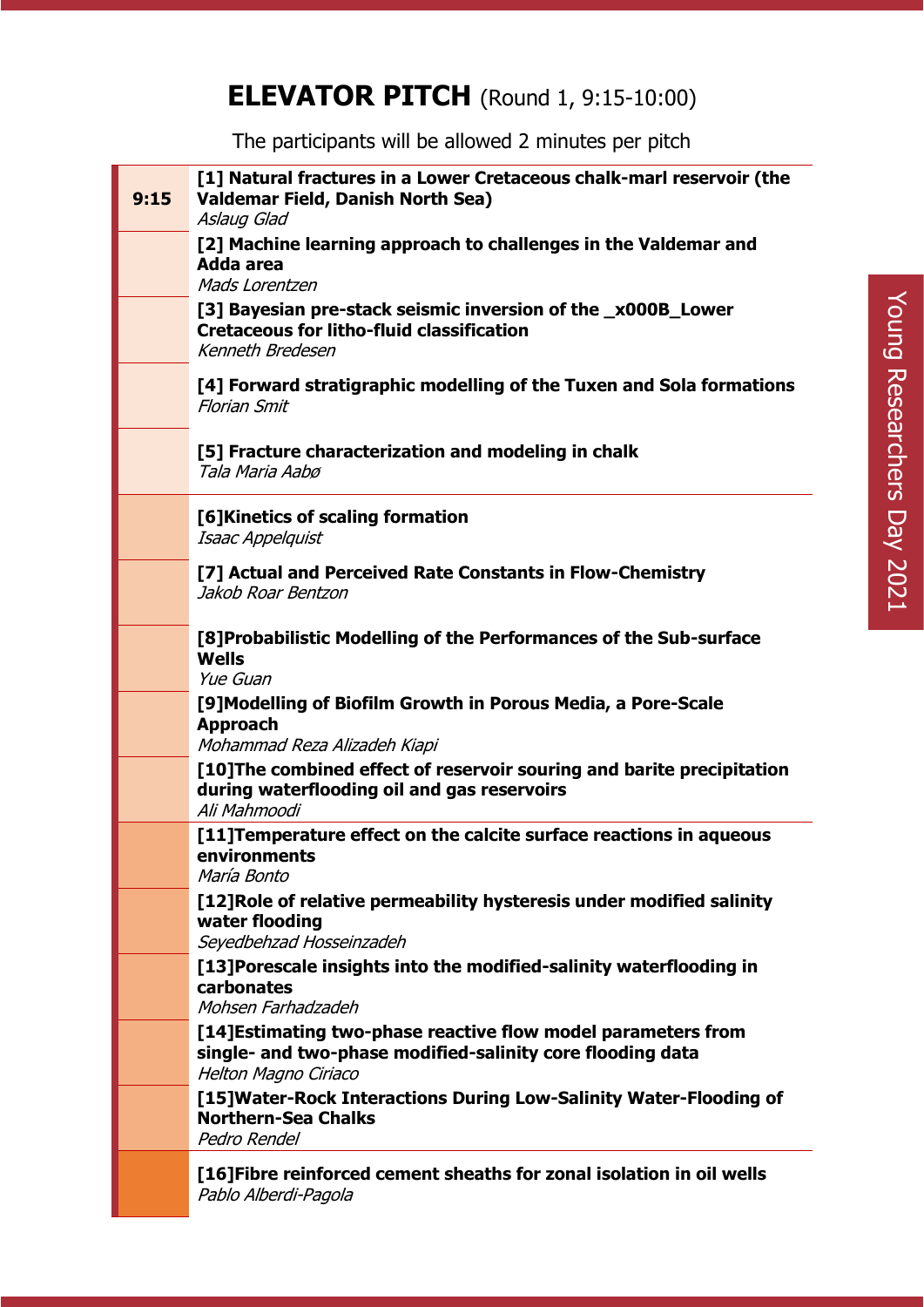| [17] Damage detection in offshore structures<br>Emmanouil Lydakis                                           |
|-------------------------------------------------------------------------------------------------------------|
| [18] Damage localization using Scenario Based Damage Assesment<br>(SBDA)<br>Jonas Abildgaard, Adam Jacobsen |
| [19] Extended Reach Interventions<br>Johannes Liljenhjerte, Sindhu Vudayagiri                               |
| [20] Value of Information in Risk Informed Asset Integrity<br><b>Management</b><br><b>KASHIF ALI</b>        |

#### **Discussion session** (round 1, 10:00-10:45)

The participants well be allowed 4 minutes for presenting and 4 minutes for Q/A

| Room 1  | Room 2   | Room 3    | Room 4    |
|---------|----------|-----------|-----------|
| $(1-5)$ | $(6-10)$ | $(11-15)$ | $(16-20)$ |

# **ELEVATOR PITCH** (Round 2, 11:15-12:00)

The participants will be allowed 2 minutes per pitch

| 10:45 | [21] Feasibility of oxidation of produced water as pre-treatment for<br>eco-toxicity removal<br>Ana Rita Ferreira                                                   |
|-------|---------------------------------------------------------------------------------------------------------------------------------------------------------------------|
|       | [22] Developing Polymer Gels for Sealing Abandoned Oil Wells<br>Sumant Dwivedi                                                                                      |
|       | [23] Clean Biocides<br>Jakob Stein                                                                                                                                  |
|       | [24] Origin and types of bitumen within the Lower Cretaceous<br>reservoirs in the Valdemar area, Danish North Sea<br>Arka Rudra                                     |
|       | [25] Zero Discharge of H2S Scavenging Chemicals<br><b>Nikos Montesantos</b>                                                                                         |
|       | [26] CO2 Corrosion Product Augmentation<br>Dishad Shaikhah                                                                                                          |
|       | [27] Experimental and molecular modelling study of corrosion inhibition<br>capability of green extracts for 1Cr steel used for oil & gas industry<br>Shivangi Gupta |